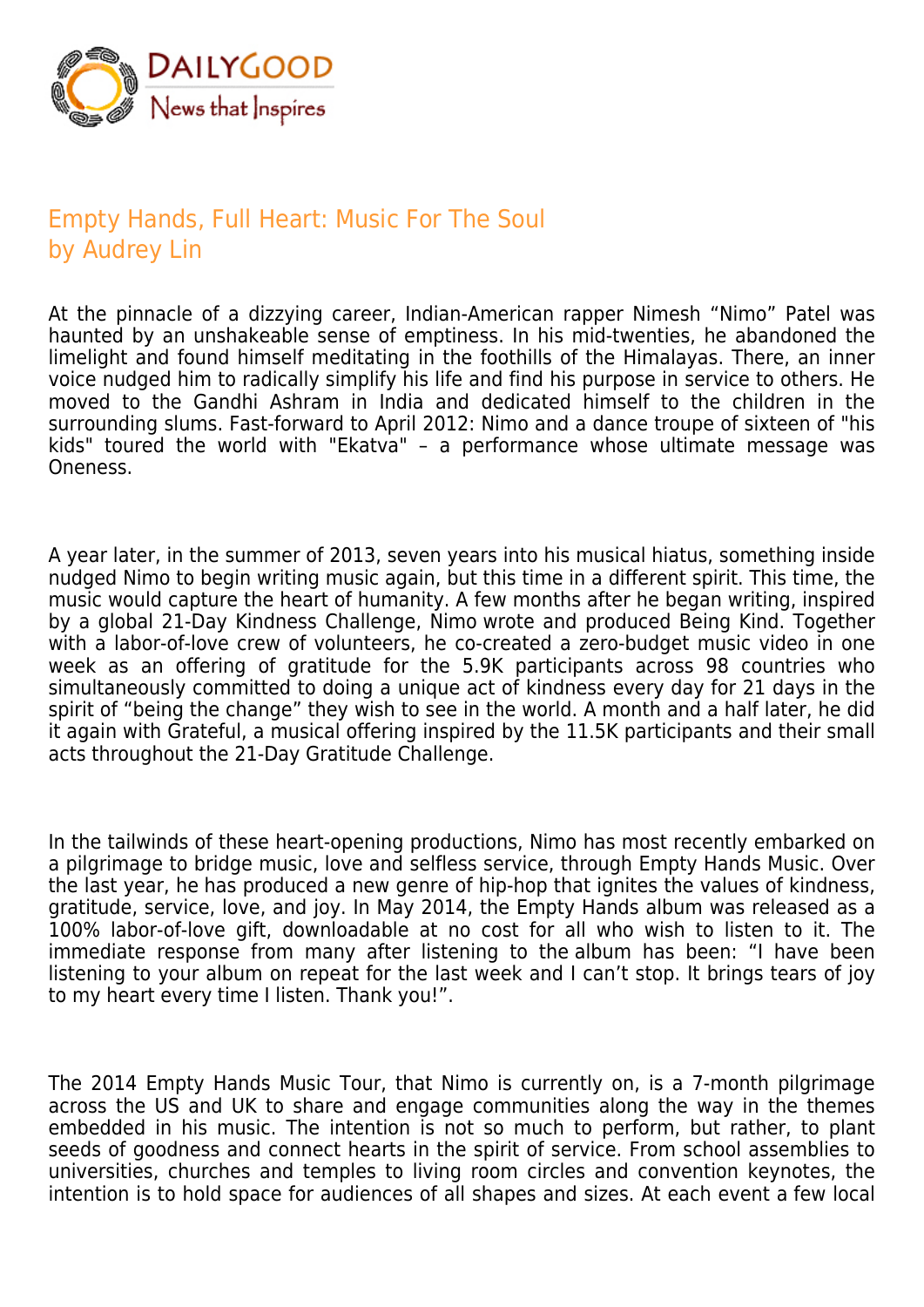folks are invited to share stories related to the themes of  $Nimo'$ ; songs. The focus is not so much on  $\&\#39$ ; staging a show $\&\#39$ ; as it is about tapping into the individually unique interpretation of these universal values. Small stories and ripples are captured and shared on the Empty Hands Facebook page, so the inspiration can be shared with the wider community.

Already, in the first few months of the pilgrimage, the public resonance with this quality and spirit of music and intention is palpable. The entire tour has been self-organized by community members who reached out from all over the globe --including Ireland, Nashville, Bombay and London. The intention of this tour from the start has been, not to merely entertain, but to deeply serve. And that intention has shifted individuals, communities and leaders from all walks of life.

Grateful has now garnered close to 300K views and Being Kind close to 90K views on KarmaTube.org. The sharing of Nimo's special journey from "Solving to Service to Surrender" has been documented in a TEDx Talk in Bangalore. But beyond these surface milestones, the stories and ripples below the surface are what make up the essence of the Empty Hands Music Pilgrimage.

With no agenda, expectation, or strings attached, the tour is a vehicle for the emergence of compassion and generosity in our own unique ways. Nimo never asks for compensation nor expects a set outcome, even for his physical album which he gifts to every person that attends his events. With that depth of intention, people are drawn to come and participate from a space of authenticity, curiosity, and openness. In so doing, they often find themselves invigorated by the rediscovery of our interconnectedness, and inspired to practice small acts of kindness, gratitude and beauty in their own daily lives.

At an intimate Empty Hands gathering in Saratoga, CA, at one 93-year-old kindergarten teacher's backyard, an 8th grader, Hanadi, was inspired to connect with a few folks coordinating an Empty Hands "Kindness Workshop" at a high school the following week. Carpooling an hour to the school in East Oakland, CA, Hanadi joined a team of 11 volunteers in an 'tense' high school classroom, where the word "kindness" sounded like fluff and a smile seemed counter-culture. After a series of generosity-themed stories, including a powerful yet simple stroke of birthday cupcake kindness from one of the classmates, and a couple of moving songs performed by Nimo, students left the class a-buzz with smiles, handmade gratitude cards, and flower bouquets to gift-forward. Hanadi hopes to do a Kindness Workshop at her own school next year, and another student-- who barely smiled throughout the whole two hours-- left a volunteer with this hand-written note: "Thank you for listening. Not many people do. Thank you for making me comfortable here."

As 14-year-old Priyanka puts it, "We are so, so busy behind getting money, behind getting power, that we forget why we are here. But that joy of spreading kindness, of spreading